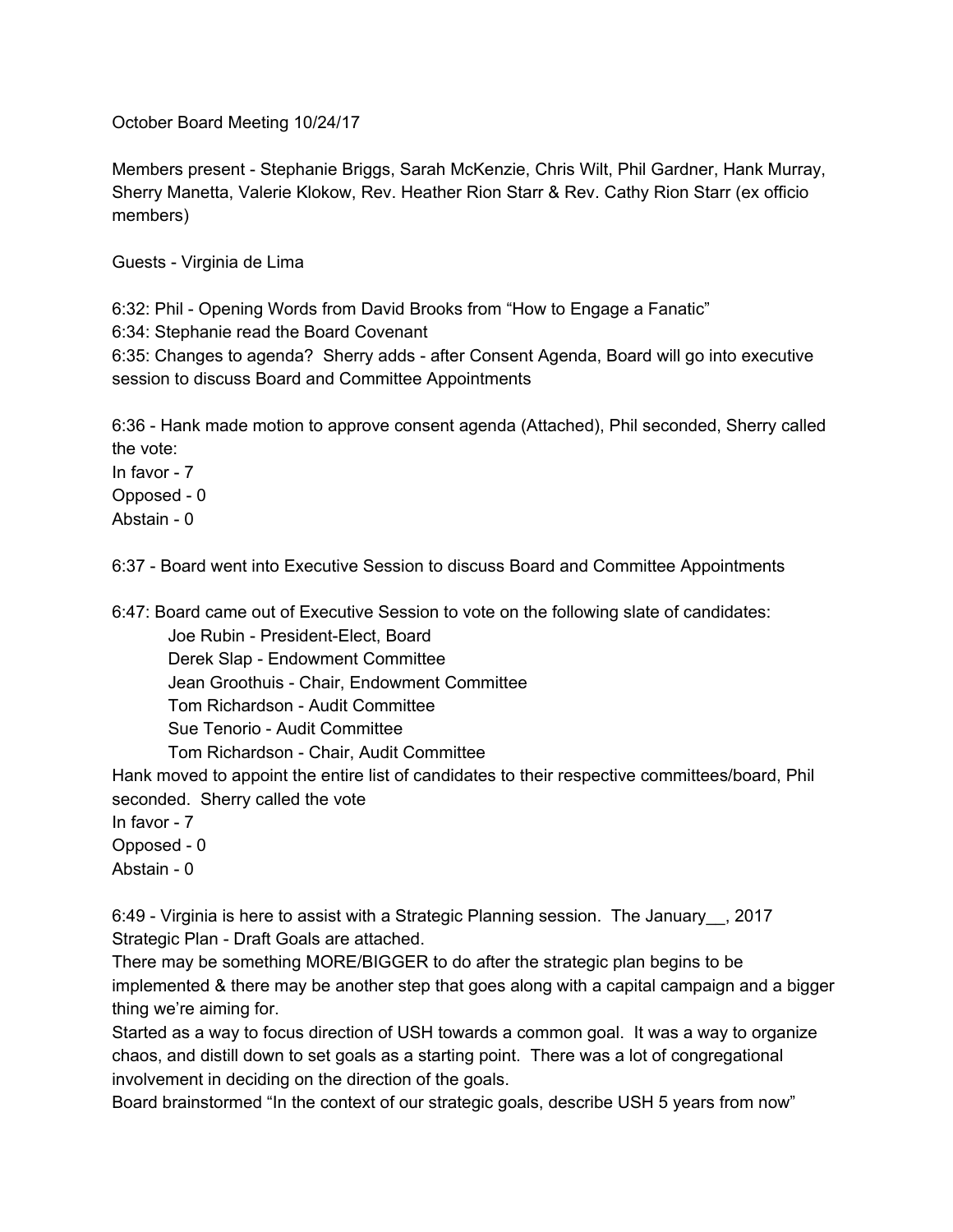#### **What will USH look like in 5 years?**

Be relevant

More digital presence

Multi-cultural

More kids programming (choir)

- Vibrant, find your tribe
- Sanctuary/safety

Proclaiming welcoming love

Properly performing UU church

Be all you can be/called to be

Build on strengths

Be a beacon, especially on social justice

Have a spiritual basis of all we do

Be more inclusive racially and economically

Every voice heard, respected and valued

More, stronger, deeper

Arts, justice, spirt, learning

Healthy covenant with each other

Talk about more inclusive

Multi-generational, anti-oppressive center for spiritual support in 21 $^{\text{st}}$  century

Connectedness

Building resilience

Embrace/facilitate change in larger community

Help, support and structure to focus beyond immediate issues

Reach out beyond Sunday morning

Younger and louder

Packed all the time; stuff happening

Appropriate staff—office administrator, book keeper, volunteer coordinator—adequately compensated

Attractive rental

Multiple touch points—ministries beyond building—collaborative center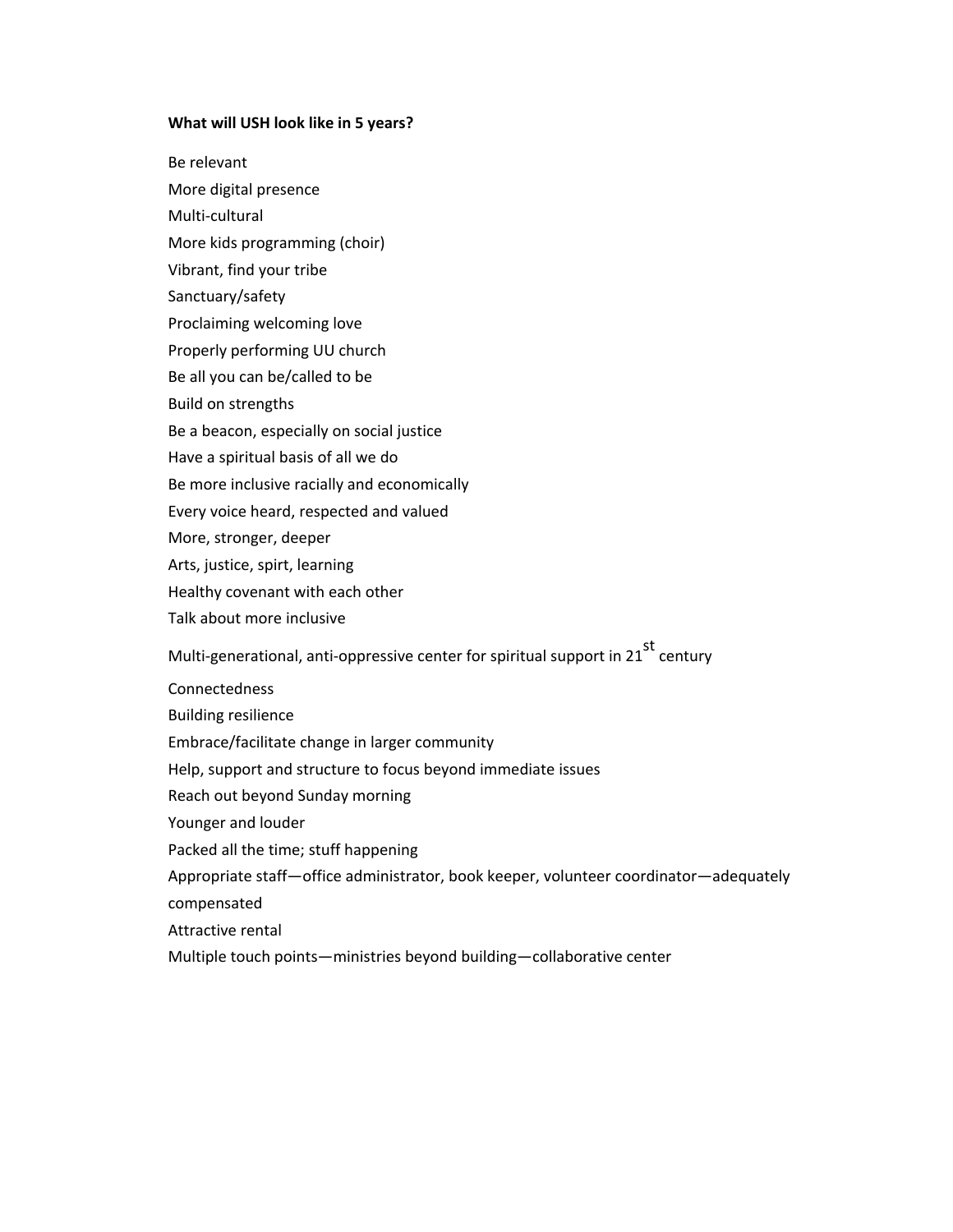# **Ideas from Goals flipcharts (we had just started this exercise**

**Goal 1:**

[nothing]

#### **Goal 4: Attract a healthy stream of visitors**

Greater clarity on who we are and what we're providing Draw from greater Hartford

### **Goal 5: USH will be a recognized as a leader in Social Justice**

What does Hartford need at this moment? What's new and fresh? Are we looking outward or inward? Identify connections Be seen as active/how can we help? Lead by example Show up Tap resources in Congregation

Get behind some visionary thinking, look forward rather than keeping to the status quo. Be relevant.

What's unique about USH? What distinguishes us from the other UU Congregations w/in driving distance?

What responsibility does our geography obligate us to, being IN Hartford?

Be seen being active in social justice/social issues in the area, not necessarily as leaders, just as doers. Lead by example.

Started a higher level conversation about the "Big Why".

# 7:44: Budget goals for FY 2018/2019

Rev. Cathy talked about FY 2018/2019 budget goals based on our brainstorm from a previous board meeting. Cathy sent them to Mark Ewert to see if we were on the right track. Mark Ewert indicated Budget goals don't matter that much for doing well in stewardship, and total number doesn't make a real difference to stewardship. We need to make a compelling case for the pledge drive.

Staffing is the biggest need:

- UUA's Fair Compensation (we're trying to reach minimum for everyone, or midpoint if possible)
- Floor of \$15/hr. for all staff
- Sabbatical/Study Leave funding for the Revs.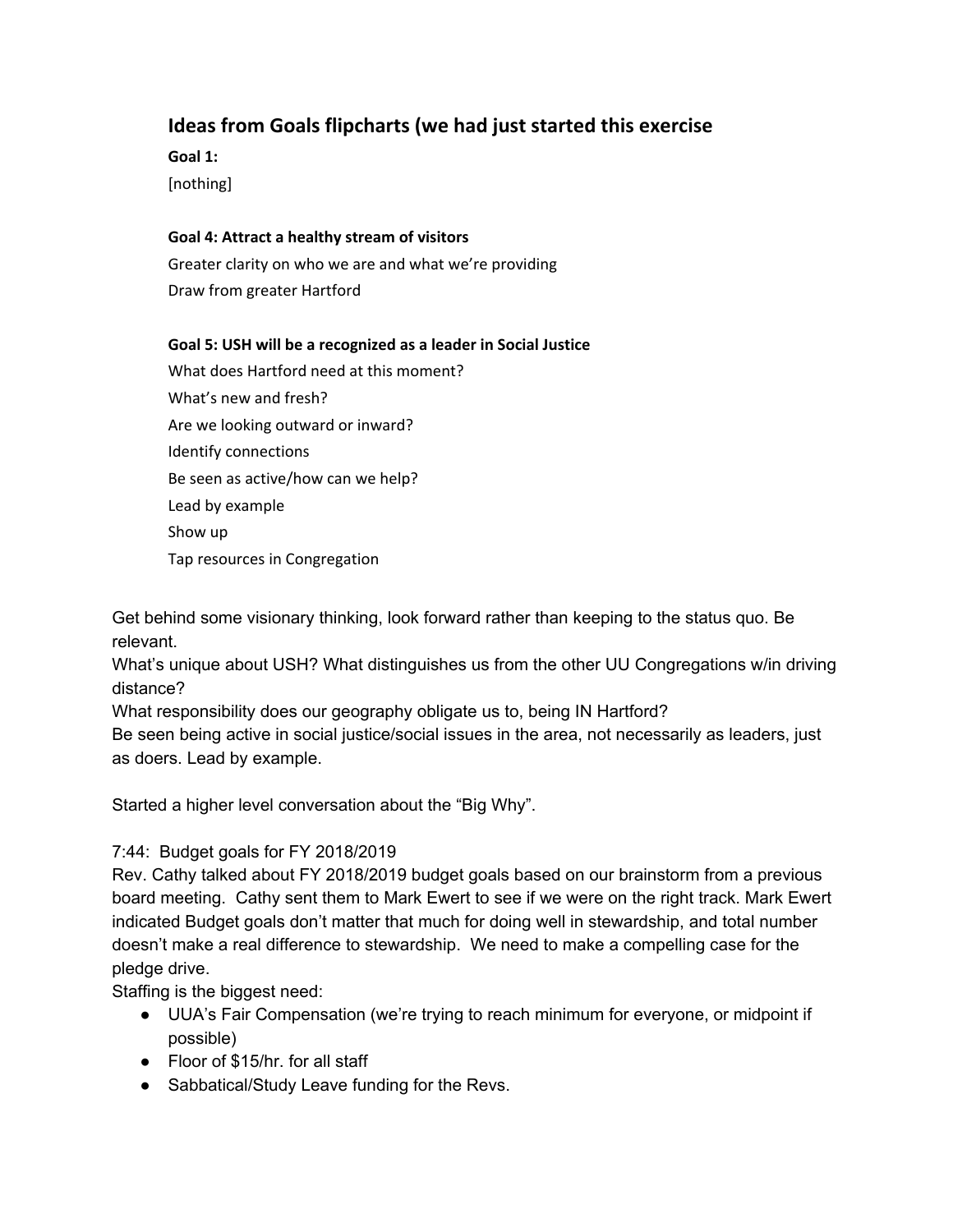- Health Insurance for core staff
- Increase childcare staff
- STAFFING SHORTAGE/SHORTFALL Supporting existing staff & address unfulfilled needs

Other dreams that cost \$:

- Adult OWL (Our Whole Lives)
- Anti-Racism curricula
- Roof
- Invest in rentals, putting energy into expanding, make improvements, marketing, etc…
- Intern Minister

What is the general guidance we want to give stewardship, and then how does the board want to envision the budget?

### 8:16: Co-Minister's Report

The board and ministers discussed sabbaticals and planning for those. Also - they do not need to take their sabbaticals at the same time, there are a lot of logistics that would need to be worked out if they decided to take separate sabbaticals.

8:22: Phil and Chris will be leading the Under The Stairs conversation 10/29, maybe talk about changes on the board (new president-elect, new committee members, chairs), Pitch the superhero auction & encourage people to think about their superpower. Talk about Meeting House Presents.

Look at the calendar Sherry sent around and respond to questions

Meeting House Presents (Chris) - Paul and Laura have been marketing heavily. They would like the following things from the board:

- Put up posters
- Talk it up
- Come and bring a friend

8:31: The Board went into Executive Session

8:47: Closing Words (Phil) from Albert Einstein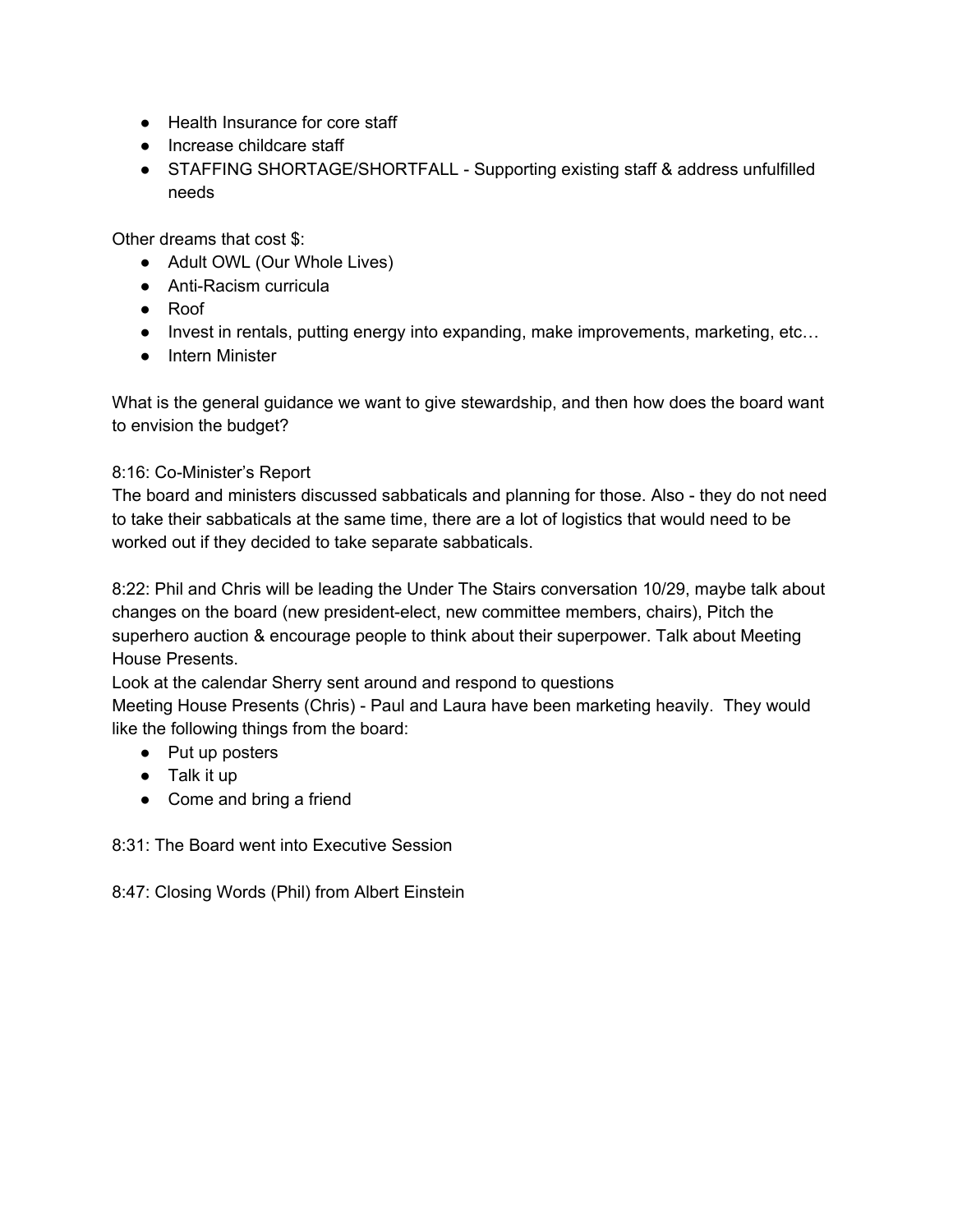- 1. **September board minutes**: Approve September board minutes.
- 2. **Budget allocation change**: Approve \$520 increase in budgeted compensation to accommodate parental leave for Crystal Cruz Acevedo, USH Sunday Sexton. The incremental cost of a substitute Sexton is for a shift from 9am-2pm each Sunday, for 8 weeks, or 5 hours x \$13/hour =  $$65/$ Sunday x 8 Sundays = \$520.
- 3. **Garvais gift transfer to the Endowment**: Approve the additional amount of \$9,532.54 that was received in July 2017 from the Garvais estate be transferred to the Endowment, as recommended by the Finance Committee at their meeting on 9/28/2017. The gift is unrestricted.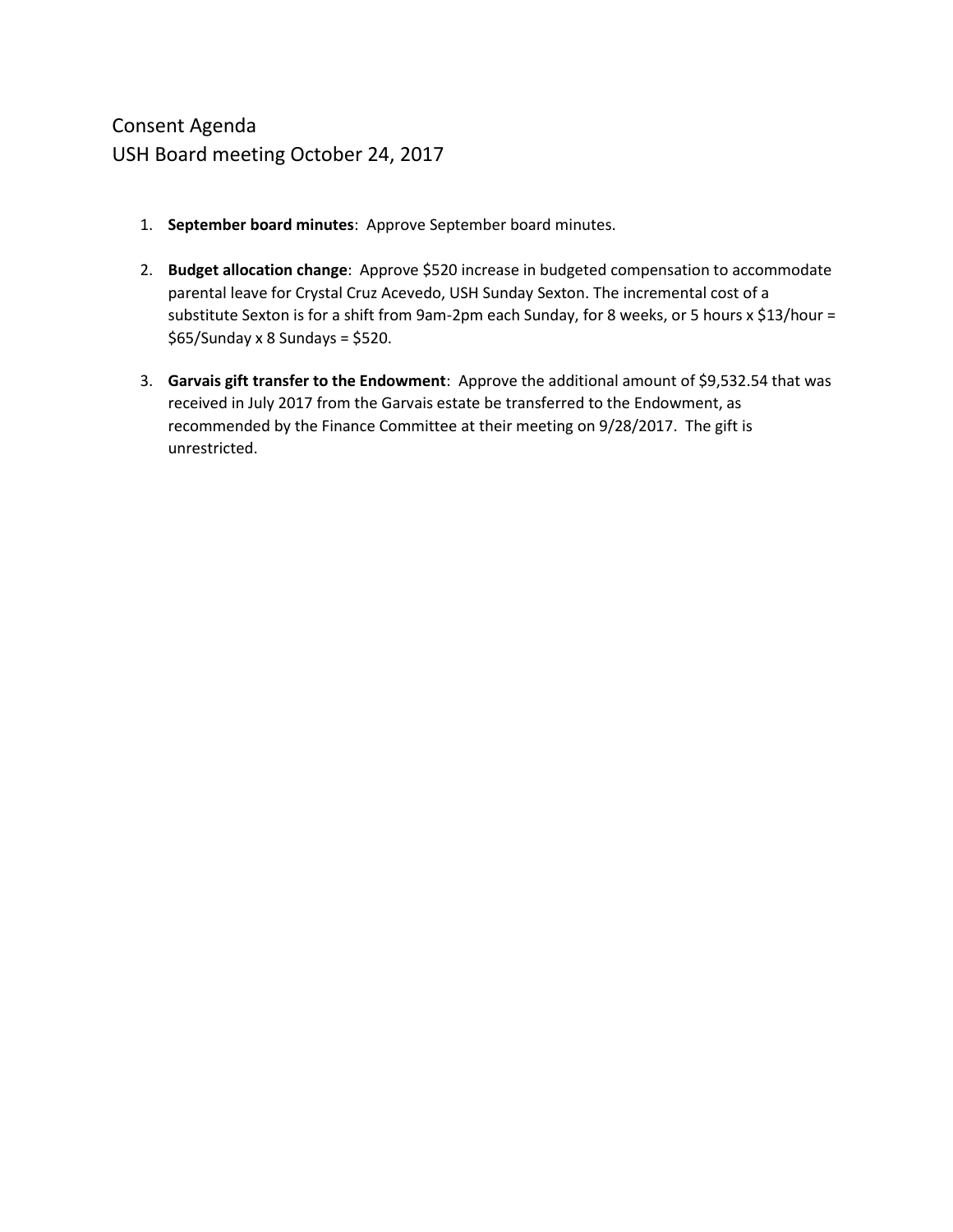# [Unitarian](http://www.ushartford.com/) Society of Hartford

# Nourishing spirit, building community, working for justice

# **Strategic Plan – Draft Goals January \_\_, 2017**

By June 2020 (in some cases, sooner) we expect to accomplish the following specific goals

## **Nourishing Spirit**

#### **Goal 1: USH will offer a comprehensive, lifespan religious learning and growth program in order to support the spiritual needs of the USH community.**

**Potential** Objectives/Initiatives for achieving the goal

- 1. Develop a plan based on strategic goals to strengthen professional ministerial support.
- 2. Offer a comprehensive, lifespan religious learning and growth program.
- 3. Ensure appropriate and comfortable space for religious learning and growth.

#### **Building Community**

#### **Goal 2: USH will be a congregation that maintains relationships based on respect, understanding and safety.**

**Potential** Objectives/Initiatives for achieving the goal

- 1. Adopt a congregational covenant outlining how we expect members to interact with one another.
- 2. Adhere to a clear, transparent and manageable governance and administrative structure.
- 3. Increase the percentage of congregational members who express that they feel "connected" to USH in ways beyond Sunday services.
- 4. Increase the number of individuals who serve in a leadership role.

#### **Goal 3: USH will commit to an innovative financial model with stronger and more diversified revenues.**

**Potential** Objectives/Initiatives for achieving the goal

- 1. Assess the feasibility of renting the meeting house as a venue for events.
- 2. Assess the feasibility of producing one or more event series that would generate a stream of income.
- 3. Review and consider the appropriate size and ongoing role of the Endowment.
- 4. Acknowledging that there is more to deciding than dollars, perform cost/benefit analyses of capital and operational expenses for scenarios including a) modernizing and retaining the current building, b) replacing the current building on site and c) selling the current building and moving the congregation.
- 5. Assess the feasibility of monetizing the building (*i.e.*, selling it to and renting it back from a developer).

#### **Goal 4: Attract a healthy stream of visitors.**

**Potential** Objectives/Initiatives for achieving the goal

1. Increase the annual number of first time visitors to Sunday services to three times the membership number certified with the UUA the previous year.